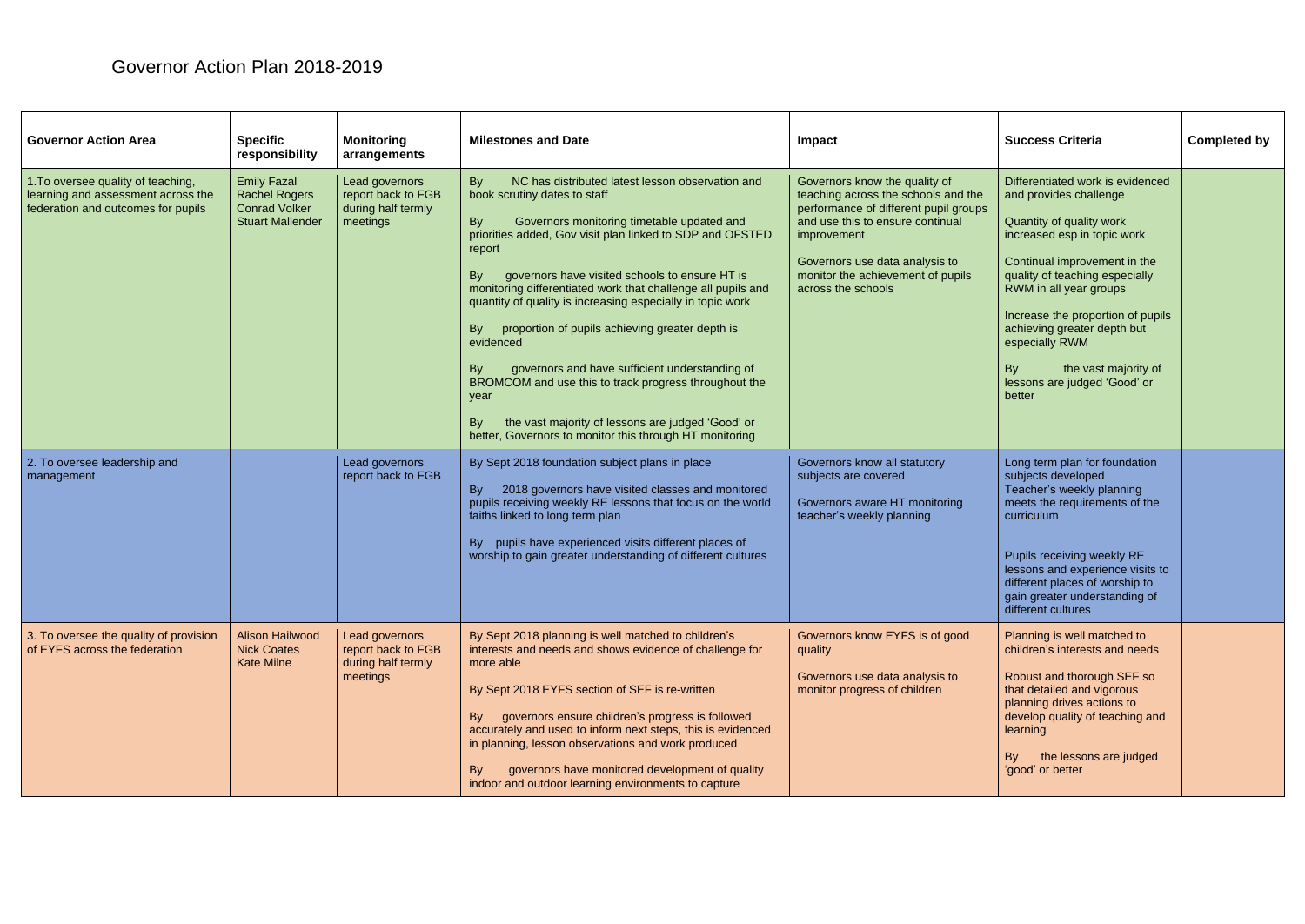## Governor Action Plan 2018-2019

|                                                                                                                                      |                                                                                                                                       |                                                                                                                       | children's imagination and stimulate and reflect their<br>interests and needs                                                                                                                                                                                                                                                                                                                                                                                                                                                                                                                                                                                                                                                                                                             |                                                                                                                                                                                                                                                                                             |                                                                                                                                                                                                                                                                                                                 |  |
|--------------------------------------------------------------------------------------------------------------------------------------|---------------------------------------------------------------------------------------------------------------------------------------|-----------------------------------------------------------------------------------------------------------------------|-------------------------------------------------------------------------------------------------------------------------------------------------------------------------------------------------------------------------------------------------------------------------------------------------------------------------------------------------------------------------------------------------------------------------------------------------------------------------------------------------------------------------------------------------------------------------------------------------------------------------------------------------------------------------------------------------------------------------------------------------------------------------------------------|---------------------------------------------------------------------------------------------------------------------------------------------------------------------------------------------------------------------------------------------------------------------------------------------|-----------------------------------------------------------------------------------------------------------------------------------------------------------------------------------------------------------------------------------------------------------------------------------------------------------------|--|
| 4. To oversee the financial and<br>personnel management across the<br>federation                                                     | <b>Stuart Mallender</b><br><b>Conrad Volker</b><br><b>Nick Coates</b><br><b>Additional support</b><br>from Sharon<br>Langton - Bursar | <b>Lead governors</b><br>report back to FGB<br>during half termly<br>meetings                                         |                                                                                                                                                                                                                                                                                                                                                                                                                                                                                                                                                                                                                                                                                                                                                                                           | The governors have a greater<br>understanding of cost savings across<br>the federation and drive more<br>financial efficiency within both<br>schools.                                                                                                                                       | Both schools can remain<br>financially sustainable and that<br>projected budgets which are in<br>danger of running into a deficit<br>are addressed                                                                                                                                                              |  |
| 5. To oversee health & safety,<br>safeguarding, Child Protection,<br><b>Educational Visits and premises</b><br>across the federation | Sarah Walker<br>Lynne Bennion<br><b>Additional support</b><br>from Mike Brown<br>LA HS adviser                                        | Lead governors<br>report back to FGB<br>during half termly<br>meetings<br>Safeguarding<br>checked at every<br>meeting | all HS files have been reviewed and signed off by<br>By<br>governors<br>By Mar 2019 Governors have conducted premises<br>inspections and completed annual Safequarding Audit in<br>both schools<br>By May 2019 SCR checks have been conducted by<br>Governors in both schools Review risk assessments.<br>By July 2019 governors have produced an annual summary<br>report on HSSP to share with FGB                                                                                                                                                                                                                                                                                                                                                                                      | Schools are statutorily compliant                                                                                                                                                                                                                                                           | Ensure both schools are meeting<br>Health & Safety, Safeguarding,<br>Child Protection, Educational<br>Visits and Premises procedures<br>and requirements                                                                                                                                                        |  |
| 5. To oversee the quality of provision<br>for those pupils belonging to<br>vulnerable groups e.g. SEND, FSM,<br>PP                   | <b>Emily Fazal</b><br>Lynne Bennion                                                                                                   | Lead governors<br>report back to FGB<br>during half termly<br>meetings                                                | By<br>the impact of the intervention programmes can be<br>analysed and reported to the FGB<br>Appoint SENCO by<br>Arrangements worked out by<br>By<br>staff in school are using a tracking system that closely<br>monitors and tracks vulnerable pupils<br>By Governors understand how pupil premium has been<br>spent, SEND Action plan has been reviewed and assessed,<br><b>By</b><br>vulnerable pupils have intervention programmes in<br>place to support their needs<br>Link Governors have completed SEND learning<br>By<br>walks and feedback to Gov body<br><b>By</b><br>rates of progress can be measured<br>Govs reviewed SEN policies and developed joint federation<br>SEN policy and checked the Single Central record. Arrange<br>date for joint SEND meeting before July. | Pupils make progress in line with the<br>school's expectations and their<br>needs are met fully despite the<br>difficulties that they face<br>Governors understand the impact<br>pupil premium has had on pupil<br>progress and continue to monitor this<br>Governors reviewed SEN policies | Pupils identified as vulnerable<br>make expected progress based<br>on the school's expectations due<br>to the support and provision they<br>receive<br>Interventions are<br>reviewed/amended as necessary<br>to support vulnerable groups<br>effectively<br>SEN policy reflects practice<br>across both schools |  |